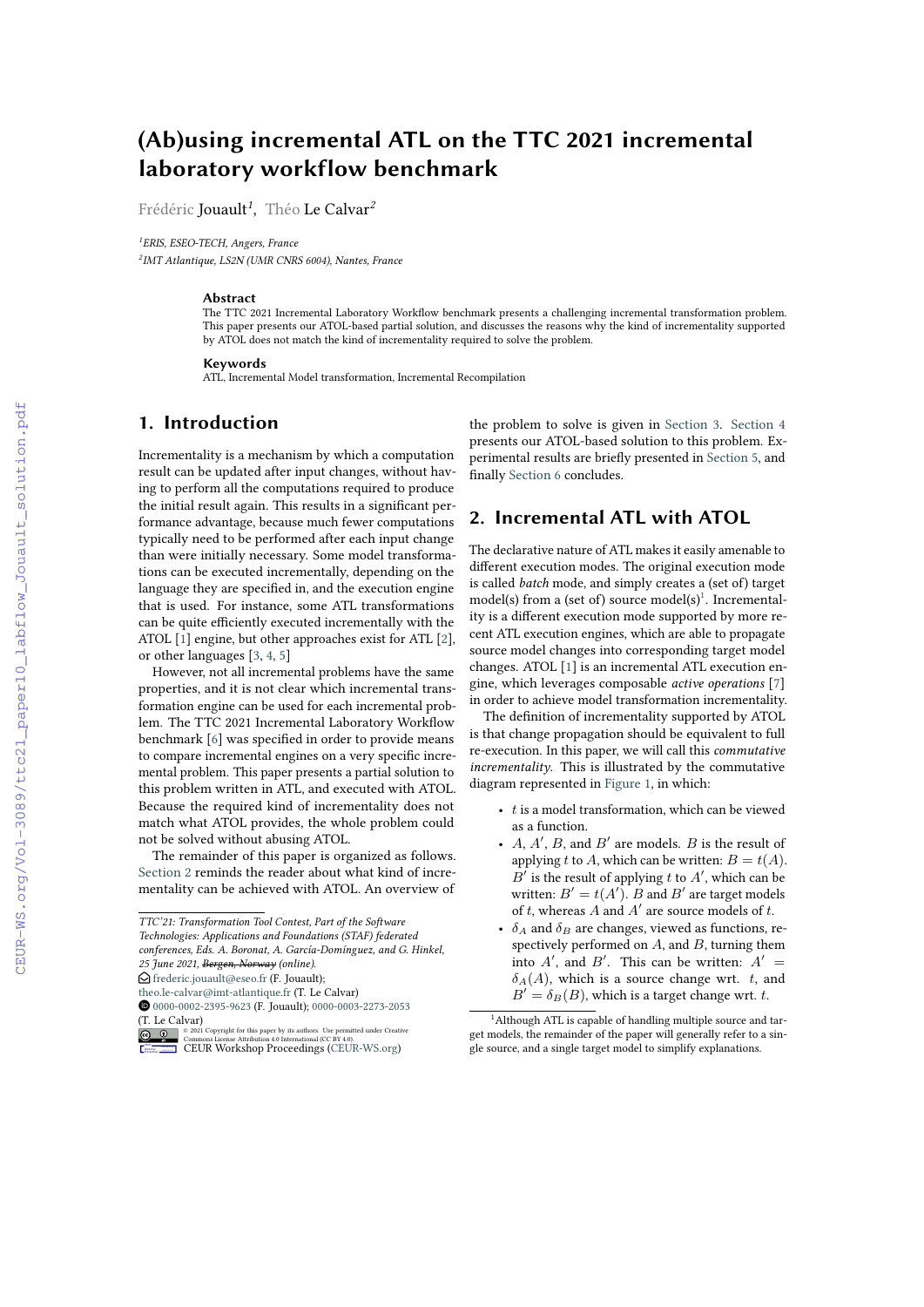

**Figure 1:** Commutative incrementality diagram for transformation  $t$  creating  ${\cal B}$  from  ${\cal A}$ 

•  $prop$  is a change propagation higher-order function, which can translate changes on  $A$  into changes on B.  $\delta_B$  can thus be obtained from  $\delta_A$ by applying *prop*, which can be written:  $\delta_B =$  $prop(\delta_A)$ 

This diagram commutes because  $B' = t(\delta_A(A)) =$  $\delta_B(t(A))$ . This can be rewritten without referring to  $\delta_B$  in the following way:  $B' = prop(\delta_A)(t(A))$ . Transformation re-execution corresponds to  $B' = t(\delta_A(A)),$ whereas change propagation corresponds to:  $B' =$  $prop(\delta_A)(t(A)).$ 

ATOL automatically derives  $prop$  from  $t$ , making it relatively easy for transformation developers to execute classical ATL transformations incrementally. Although the same  $B'$  can be theoretically obtained from A,  $\delta_A$ , and  $t$  by following either path, each one has specific practical properties:

- **Change propagation is generally faster.** Transformation re-execution requires about the same amount of computation for most simple source changes<sup>[2](#page-1-0)</sup>. Change propagation is typically much faster for simple changes, because it does not need to process the whole source model again.
- **Change propagation performs in-place updates.** Very often, only the actual structure of a model matters, and models duplicated by reexecuting a whole transformation are equivalent to in-place updated ones for all purposes. However, in some situations, object identity matters,

and it makes a difference whether a model is updated in-place or not. This is the case, for instance, when target model elements are linked to nonmodel elements, such as Graphical User Interface (GUI) elements. Updating the existing model will not break its link with the GUI elements, whereas recreating it will result in a new model that does not have any link with the GUI elements.

Now that the definition of commutative incrementality on which ATOL is based has been given, the role of *active operations* can be explained briefly. An *active operation* is a basic transformation operation, such as an OCL collect (called map in other languages), or select (called filter in other languages), equipped with a propagation algorithm respecting commutative incrementality. Model transformations can be specified by composing these operations, and change propagation is obtained by composing their change propagation algorithms.

### **3. Problem overview**

The full specification of the TTC 2021 Incremental Laboratory Workflow benchmark is presented in [\[6\]](#page-4-0). This section gives a brief overview of the problem definition. Solving this problem basically requires developing a compiler for laboratory workflow jobs given to robotic liquid handlers. These robots can perform many tasks required to, for instance, analyze biological samples. However, they must be given very detailed descriptions of what low-level tasks, such as transferring tube contents, incubating samples, or washing containers, to perform on which samples. An abstract syntax for these low-level job descriptions is provided as part of the benchmark in the form of a metamodel called *JobCollection*.

Because this metamodel operates at a very low level of abstraction, a second, higher-level metamodel is introduced: *LaboratoryWorkflow*. At this level, it is only necessary to specify a collection of tasks to be applied to every specified sample. The job of the compiler to develop is first to create a model conforming to *JobCollection* for every model conforming to *LaboratoryWorkflow* it is given. This requires assigning samples to tube runners that may only contain a maximum of 16 samples, and then replicating jobs as necessary to transfer all samples onto microplates that may only contain a maximum of 96 samples. Moreover, all transfer operations must be performed on microplate columns that may only contain a maximum of 8 samples.

Then, the compiler must be able to support addition of new samples at any time, and to incorporate feedback from the robot in the form of information about partially failed jobs. When new samples are added after older samples have already been partially processed, they must

<span id="page-1-0"></span><sup>2</sup>A precise definition of what a *simple* change is is beyond the scope of this paper. The intuition is that a simple change modifies a number of model elements which is small compared to the total number of elements in the model.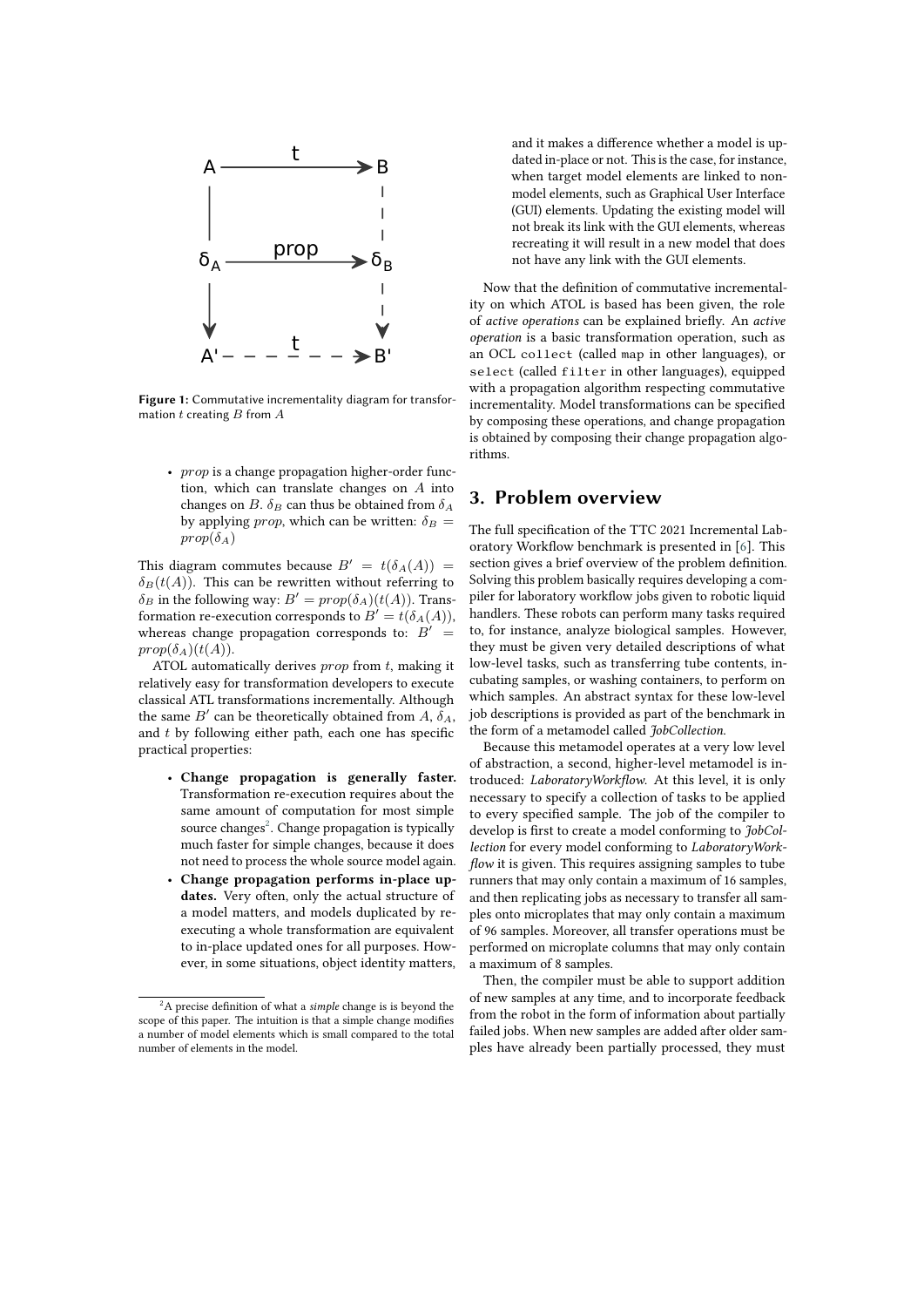be processed up to the same point by adding new jobs. When some samples fail to be properly processed by a job, they must be marked as failed so that all future jobs can skip them. However, already executed jobs must not be changed. Compilers that support applying these modifications incrementally are expected to be more efficient than those that must recompile the full process.

## **4. Solution presentation**

The previous section has briefly presented the problem to solve, and this section continues by presenting our ATOL-based solution. The solution presented here was partially inspired by the NMF [\[4\]](#page-4-1) solution provided in the solutions/Reference folder of the case repository<sup>[3](#page-2-0)</sup>.

#### **4.1. Problem incrementality vs. ATOL incrementality**

Firstly, change propagation must be able to proceed after either source modifications (adding samples), or target modifications (marking jobs as partially failed). This requires some level of bidirectional propagation, which *active operations* can achieve, but for which ATL is illequipped. Its OCL-based syntax does not support specifying enough information for reverse change propagation to work in all cases. For instance, an OCL collect operation can only take one lambda expression as argument to process elements in the forward direction, whereas bidirectionality additionally requires a lambda expression to process elements in the reverse direction. ATOL can, however, be used for this purpose because it enables users to specify some helper functions in xtend<sup>[4](#page-2-1)</sup>, rather than in ATL, while still keeping most of the transformation as declarative ATL code.

Secondly, the solution must be able to perform some changes while taking into account the fact that part of the process has already been executed by the robot. This means that change propagation should not result in the same model as what would be obtained by fully reexecuting the transformation. The kind of incrementality required here is therefore noncommutative, whereas ATOL was designed to make sure it performs commutative incrementality.

#### **4.2. Transformations**

The overall process we implemented is represented on [Figure 2.](#page-3-0) The source model (called M1) conforming to the *LaboratoryWorkflow* metamodel is first processed by the *LaboratoryChunking.atl* transformation, which distributes samples into tube runner-sized chunks, as well as in microplate column-sized chunks. The latter are then distributed into microplate-sized chunks (i.e.,  $96/8 = 12$ rows). This results in model M2 conforming to the *LaboratoryWorkflow'* metamodel, which extends the *LaboratoryWorkflow* metamodel to include information about chunks. This extension is basically the same as in the NMF solution, and is implemented by leveraging the capability of ATOL to consider metaclasses that are not specified in Ecore. It is defined in the LaboratoryWorkflow.xtend source file. This first transformation is relatively simple, but required implementing a new chunking active operation. Because appending samples is the only required change, we have not implemented propagation of other changes, such as removal, or insertion. Moreover, because this transformation targets a superset of its source metamodel, it was implemented using ATL's *refining* mode, which supports in-place model modification. This means that only the new elements must be created, and the already existing elements can be kept as is. This is relatively efficient when compared to a regular non-refining transformation, which would have to copy all the existing elements.

In a second step, model M2 is then transformed by Lab2Job.atl, which performs the actual translation to the *JobCollection* metamodel. Most of this transformation is relatively simple standard ATL code. The tricky part is related to noncommutative incrementality, and is detailed in the next section.

#### **4.3. Abusing ATOL incrementality**

Because the problem calls for change propagation that is not equivalent to full transformation re-execution (i.e., noncommutative incrementality), solving it with ATOL is not an easy task. We have not yet been able to fully solve the problem with ATOL. Nonetheless, we have managed to abuse it into performing noncommutative change propagations. To achieve this, the main mechanism is change filtering, which takes place for reverse propagation of tip state to sample state. This is performed using an *ad hoc* noncommutative active operation. It is implemented in method mapState of Lab2Job.xtend.

However, even with this hack, our solution is not able to perform the required incremental propagations correctly in all cases. The remaining problems with our solution could possibly be solved by similarly abusing ATOL, but we decided not to do so until we better understand what having noncommutative active operations entails. Here is the list of remaining problems in our solution that we have identified:

• **Problem 1.** Failed samples reappear in failed jobs, which is a change filtering issue. This may not be an actual problem in practice because these jobs will not be re-executed anyway.

<span id="page-2-1"></span><span id="page-2-0"></span><sup>3</sup><https://github.com/tecan/ttc21incrementalLabWorkflows/> <sup>4</sup><https://www.eclipse.org/xtend/>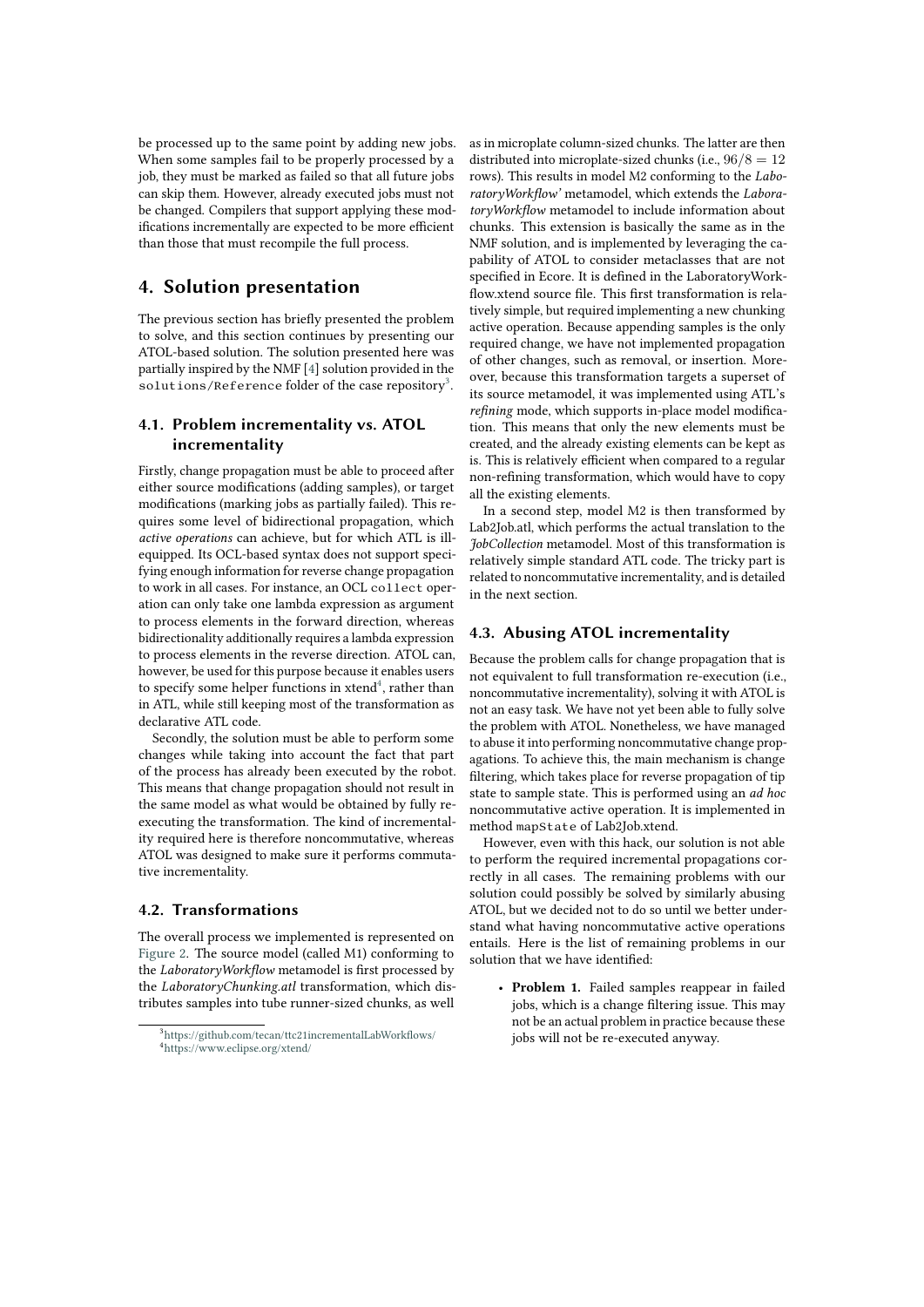<span id="page-3-0"></span>

**Figure 2:** Overview of the transformation process of our ATOL-based solution

• **Problem 2.** Newly added samples require additional jobs to perform jobs already completed on existing samples. This is again a case of noncommutative incrementality, which we have not attempted to solve.

#### **4.4. Non-ATL supporting code**

In addition to ATL code, and the previously described xtend helpers, some xtend code was also required for the following aspects (identified with comments in the LaboratoryChunking.xtend and Lab2Job.xtend files):

- **Accessing tuple properties.** This is necessary on account of a current ATOL compiler limitation, but this code could be automatically generated.
- **Enumeration literal comparison helpers.** This could be implemented in ATL, although string comparison would have to be used because ATOL translates enumeration literals to and from strings.
- **Number zero-padding.** This is necessary to generate tube runner and microplate names that conform to what is used in the benchmark's change specification files (although [\[6\]](#page-4-0) does not specify padding). This could be implemented in ATL, but would be cumbersome because of limited OCL support for string operations.

Finally, the transformation driver, and the change application code are also written in xtend.

## **5. Experimentations**

Our ATOL solution to the TTC 2021 Incremental Labo-ratory Workflow benchmark is available on GitHub<sup>[5](#page-3-1)</sup>. It reuses driver code from previous TTC contests.

Performance seems relatively good, as can be seen on Figures [3,](#page-4-2) [4,](#page-5-0) and [5,](#page-5-1) although we have not spent much time on optimization, which could still be performed. However, since our solution does not completely solve the problem, comparing its performance to other solutions may not be that meaningful.

# **6. Conclusion**

This paper has presented our partial ATOL-based solution to the TTC 2021 Incremental Laboratory Workflow benchmark. Although this benchmark requires some kind of incrementality, it is not exactly the same kind of incrementality supported by ATOL, unless a better way to encode the problem as model transformation has eluded our investigations. We have shown that ATOL can be abused to at least partially solve the problem, but we have no theory with which to reason about our solution. It may therefore be the case that it could fail in unexpected ways beyond the already identified ones.

This benchmark is definitely not the one to showcase ATOL on, but it presents an intriguing problem. A new expanded theory of incrementality would be necessary to understand it precisely wrt. the active operation approach. However, it is not clear whether such a new theory would be general enough to support other relevant noncommutative incrementality problems, or if each new problem would require extending the theory.

## **References**

- [1] T. Le Calvar, F. Jouault, C. Chhel, M. Clavreul, Efficient ATL incremental transformations, J. Object Technol. 18 (2019) 2:1–17. doi:[10.5381/jot.2019.](http://dx.doi.org/10.5381/jot.2019.18.3.a2) [18.3.a2](http://dx.doi.org/10.5381/jot.2019.18.3.a2).
- [2] S. Martínez, M. Tisi, R. Douence, Reactive model transformation with ATL, Science of Computer Programming 136 (2017) 1-16. doi:10.1016/j. scico. [2016.08.006](http://dx.doi.org/10.1016/j.scico.2016.08.006).
- [3] D. Varró, G. Bergmann, Á. Hegedüs, Á. Horváth, I. Ráth, Z. Ujhelyi, Road to a reactive and incremental model transformation platform: three gen-

<span id="page-3-1"></span><sup>5</sup>[https://github.com/ESEO-Tech/](https://github.com/ESEO-Tech/ttc21incrementalLabWorkflows) [ttc21incrementalLabWorkflows](https://github.com/ESEO-Tech/ttc21incrementalLabWorkflows)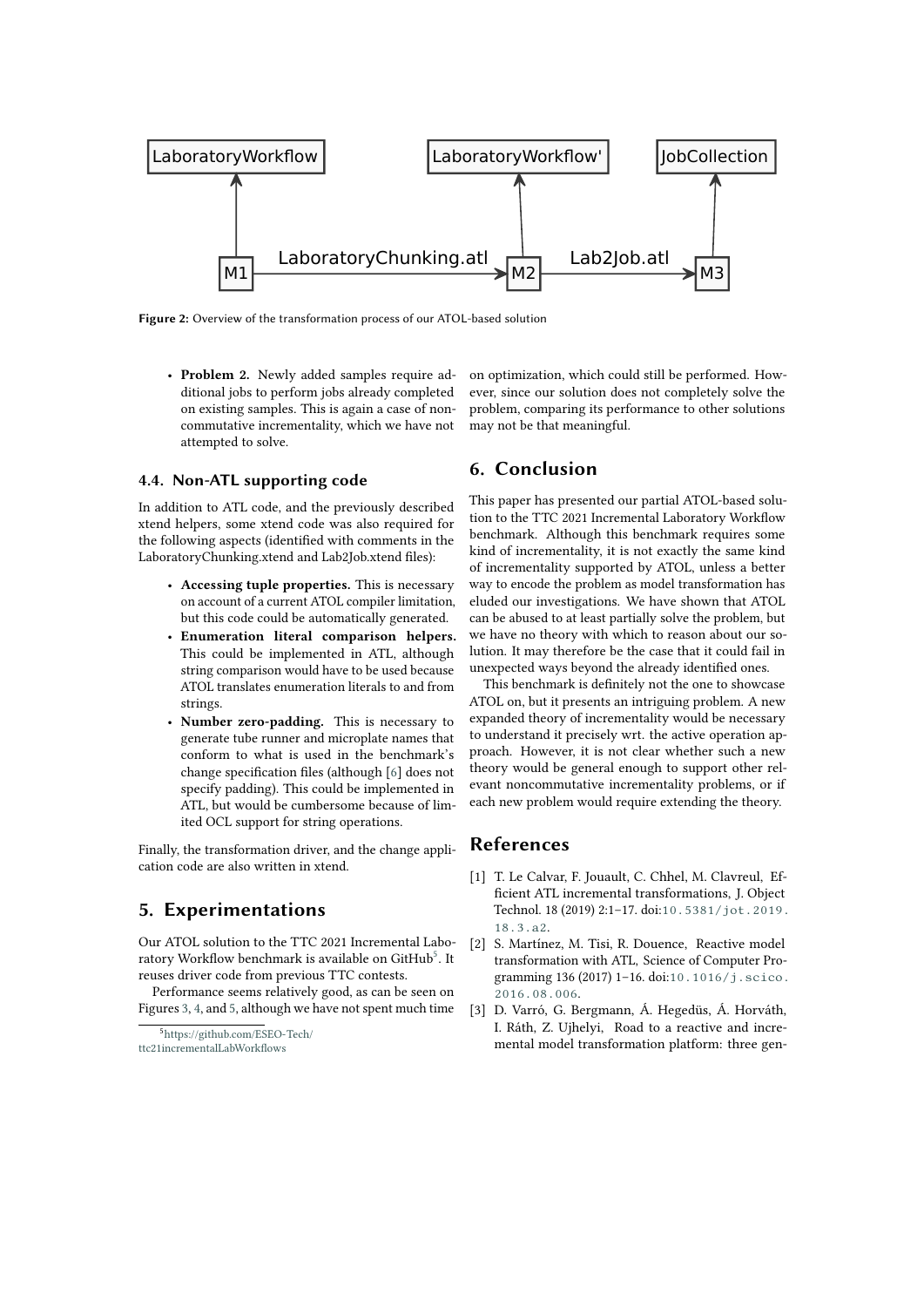erations of the VIATRA framework, Software & Systems Modeling 15 (2016) 609–629. doi:[10.1007/](http://dx.doi.org/10.1007/s10270-016-0530-4) [s10270-016-0530-4](http://dx.doi.org/10.1007/s10270-016-0530-4).

- <span id="page-4-1"></span>[4] G. Hinkel, NMF: A multi-platform modeling framework, in: Theory and Practice of Model Transformation, Springer International Publishing, 2018, pp. 184–194. doi:[10.1007/978-3-319-93317-7\\_10](http://dx.doi.org/10.1007/978-3-319-93317-7_10).
- [5] A. Boronat, Incremental execution of rule-based model transformation, International Journal on Software Tools for Technology Transfer 23 (2020) 289– 311. doi:[10.1007/s10009-020-00583-y](http://dx.doi.org/10.1007/s10009-020-00583-y).
- <span id="page-4-0"></span>[6] G. Hinkel, Incremental recompilation of laboratory workflows, in: Proceedings of 14th Transformation Tool Contest (TTC 2021), 2021. To appear.
- [7] O. Beaudoux, A. Blouin, O. Barais, J. Jézéquel, Active Operations on Collections, in: Model Driven Engineering Languages and Systems - 13th International Conference, MODELS 2010, Oslo, Norway, October 3-8, 2010, Proceedings, Part I, volume 6394 of *Lecture Notes in Computer Science*, Springer, 2010, pp. 91–105. doi:[10.1007/978-3-642-16145-2\\_7](http://dx.doi.org/10.1007/978-3-642-16145-2_7).

<span id="page-4-2"></span>









**Figure 3:** Benchmark results for *new\_samples* scenario